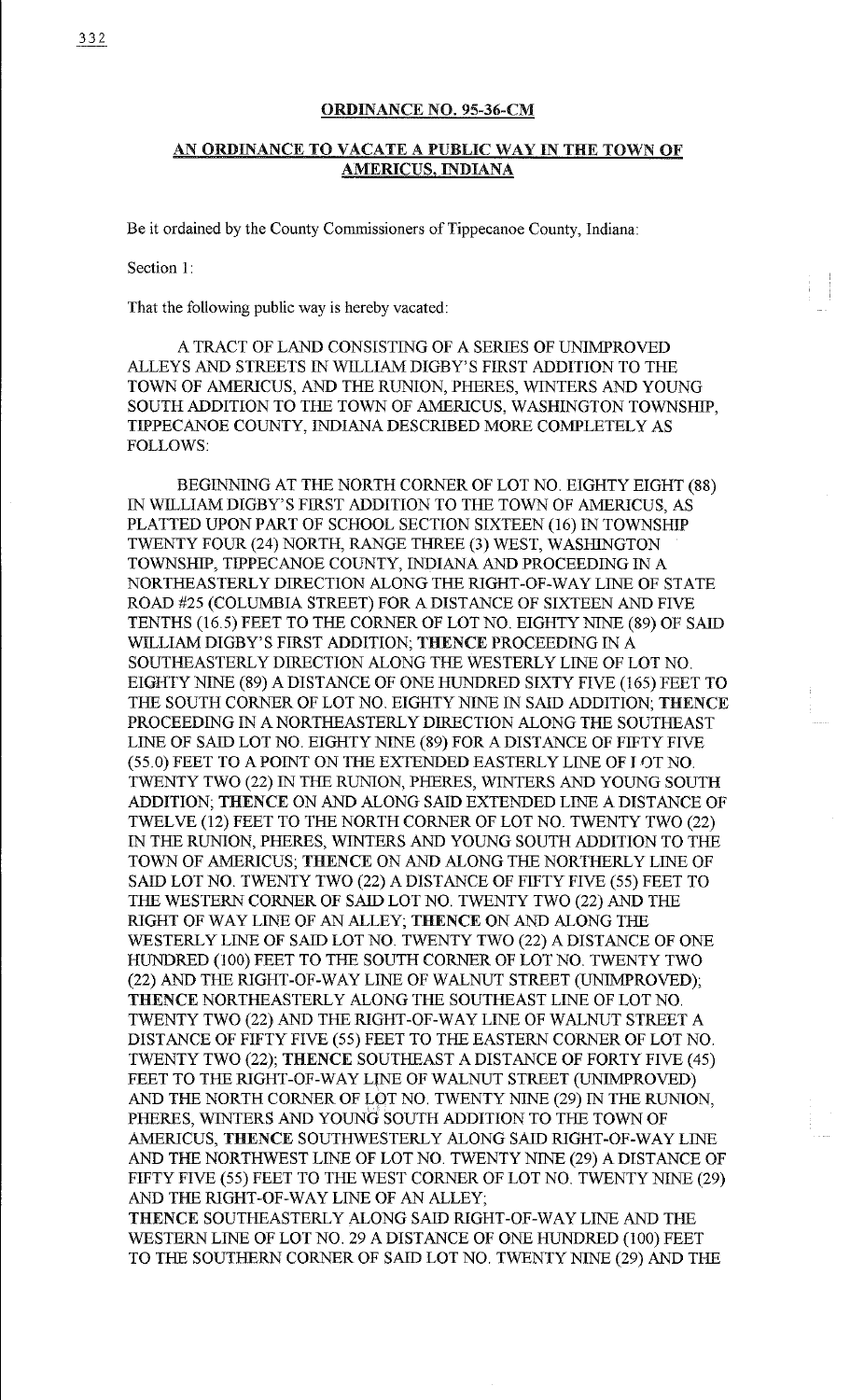RIGHT-OF-WAY LINE OF RIDGE STREET (UNIMPROVED); THENCE ON AND ALONG THE SOUTHEASTERLY LINE OF LOT NO. TWENTY NINE (29) AND THE RIGHT-OF-WAY LINE OF RIDGE STREET A DISTANCE OF FIFTY FIVE FEET TO THE EASTERN CORNER OF LOT NO. TWENTY (SIC) (29); THENCE TURNING NINETY DEGREES AND PROCEEDING SOUTHEAST PERPENDICULAR TO THE SOUTHEAST RIGHT-OF-WAY LINE OF RIDGE STREET A DISTANCE OF THIRTY (30) FEET; THENCE TURNING NINETY (90) DEGREES SOUTHWEST AND PROCEEDING A DISTANCE OF TWO HUNDRED THIRTY SIX AND ONE HALF (235.50) (sic) FEET ALONG THE SOUTHEAST RIGHT-OF-WAY LINE OF RIDGE STREET TO THE EASTERN RIGHT-OF-WAY LINE OF LAFAYETTE STREET; THENCE NORTHWEST ALONG THE RIGHT-OF-WAYLINE OF LAFAYETTE STREET A DISTANCE OF THIRTY (30) FEET TO THE SOUTHERN CORNER OF LOT NO. TWENTY SIX (26) AND THE NORTHWEST RIGHT-OF-WAY LINE OF RIDGE STREET IN THE RUNION, PHERES, WINTERS AND YOUNG SOUTH ADDITION; THENCE NORTHEAST ALONG THE NORTHWEST RIGHT-OF-WAY LINE OF RIDGE STREET A DISTANCE OF ONE HUNDRED SIXTY FIVE FEET (165) TO THE EAST CORNER OF LOT NO. TWENTY EIGHT (28)AND THE RIGHT-OF-WAY LINE OF AND (SIC) ALLEY IN THE RUNION, PHERES, WINTERS AND YOUNG SOUTH ADDITION; THENCE NORTHWEST ALONG SAID ALLEY RIGHT-OF-WAY LINE AND THE NORTHEAST LINE OF SAID LOT NO. TWENTY EIGHT (28) A DISTANCE OF ONE HUNDRED (100) FEET TO THE NORTH CORNER OF LOT NO. TWENTY EIGHT (28) AND THERIGHT-OF-WAYLINE OF WALNUT STREET (UNIMPROVED); THENCE SOUTHWEST ALONG SAID RIGHT-OF-WAY LINE A DISTANCE OF ONE HUNDRED SIXTY FIVE (165) FEET TO THE WEST CORNER OF LOT NO. TWENTY SIX (26) IN THE RUNION, PHERES, WINTERS AND YOUNG SOUTH ADDITION AND THE RIGHT-OF-WAY LINE OF LAFAYETTE STREET; THENCE NORTHWEST ON AND ALONG THE RIGHT-OF-WAY LINE OF LAFAYETTE STREET A DISTANCE OF FORTY FIVE (45) FEET TO THE SOUTH CORNER OF LOT NO. TWENTY FIVE (25) AND THE NORTHWEST RIGHT-OF-WAY LINE OF WALNUT STREET; THENCE NORTHEAST ALONG SAID RIGHT-OF-WAY LINE A DISTANCE OF ONE HUNDRED SIXTY FIVE (165) FEET TO THE EAST CORNER OF LOT NO. TWENTY THREE AND THE INTERSECTION OF AN ALLEY; THENCE NORTHWEST ALONG SAID ALLEY RIGHT-OF-WAY AND THE NORTHEAST LINE OF LOT NO. TWENTY THREE (23) A DISTANCE OF ONE HUNDRED (100) FEET TO THE NORTH CORNER OF LOT TWENTY THREE (23) AND THE RIGHT-OF-WAY LINE OF AN INTERSECTING ALLEY; THENCE SOUTHWEST ALONG THE NORTHWEST LINE OF LOT NO. TWENTY THREE (23) AND CONTINUING TO THE RIGHT-OF-WAY LINE OF LAFAYETTE STREET A DISTANCE OF ONE HUNDRED SIXTY FIVE (165) FEET; THENCE NORTHWEST ALONG THE RIGHT-OF-WAY LINE OF LAFAYETTE STREET A DISTANCE OF TWELVE (12) FEET TO THE SOUTH CORNER OF LOT NO. EIGHTY SEVEN (87) IN WILLIAM DIGBY' S FIRST ADDITION, SAID CORNER BEING ALSO ON AN ALLEY RIGHT-OF-WAY LINE; THENCE, NORTHEAST ALONG SAID ALLEY RIGHT-OF-WAY-LINE AND THE SOUTHEAST LINE OF LOTS NO. EIGHTY SEVEN (87) AND EIGHTY EIGHT (88) IN WILLIAM DIGBY'S FIRST ADDITION A DISTANCE OF ONE HUNDRED SIXTY FIVE (165) FEET TO THE EAST CORNER OF LOT NO. EIGHTY EIGHT (88) IN WILLIAM DIGBY'S FIRST ADDITION AND THE RIGHT-OF-WAY LINE OF AN ALLEY; THENCE NORTHWESTERLY ALONG THE NORTHEAST LINE OF LOT NO. EIGHTY EIGHT (88) A DISTANCE OF ONE HUNDRED SIXTY FIVE (165) FEET TO THE POINT OF BEGINNING.

(All streets and alleys referenced in this description are unimproved with the exception of State Road #25 and Lafayette Street.)

Section 2: